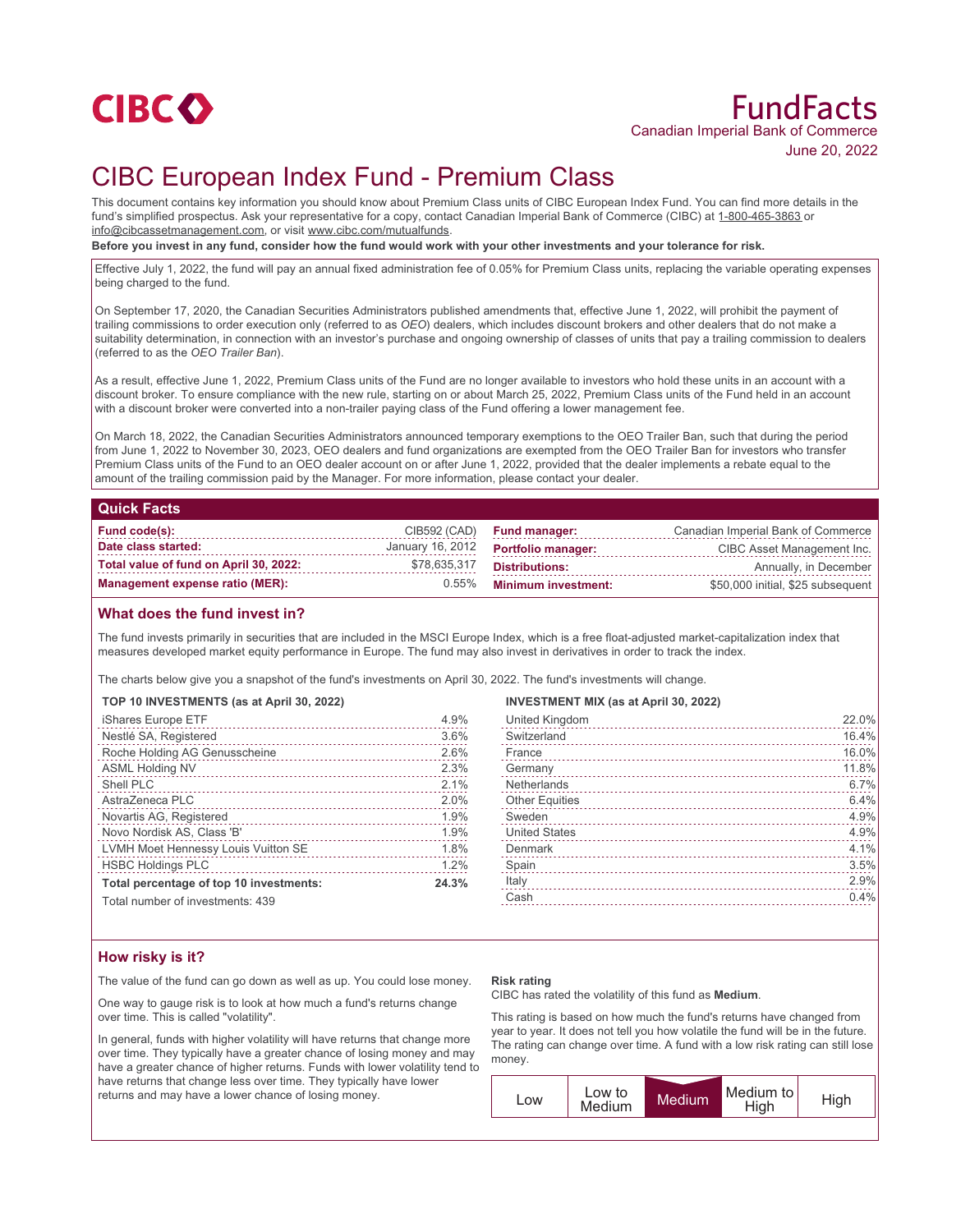## **FundFacts**

For more information about the risk rating, refer to *Investment Risk Classification Methodology* under *Specific Information About Each of the Mutual Funds Described in this Document* in the fund's simplified prospectus. For more information about specific risks that can affect the fund's returns, refer to the simplified prospectus under the section *What are the Risks of Investing in the Fund?* for the fund.

#### **No guarantees**

Like most mutual funds, this fund does not have any guarantees. You may not get back the amount of money you invest.

## **How has the fund performed?**

This section tells you how Premium Class units of the fund have performed over the past 9 years. Returns are after expenses have been deducted. These expenses reduce the fund's returns.

#### **YEAR-BY-YEAR RETURNS**

This chart shows how Premium Class units of the fund performed in each of the past 9 calendar years. Premium Class units dropped in value in 2 of the 9 years. The range of returns and change from year to year can help you assess how risky the fund has been in the past. It does not tell you how the fund will perform in the future.



#### **BEST AND WORST 3-MONTH RETURNS**

This table shows the best and worst returns for Premium Class units of the fund in a 3-month period over the past 9 calendar years. The best and worst 3-month returns could be higher or lower in the future. Consider how much of a loss you could afford to take in a short period of time.

|                     | <b>Return</b> | $\vert$ 3 months ending | If you invested \$1,000 at the beginning of the period |
|---------------------|---------------|-------------------------|--------------------------------------------------------|
| <b>Best return</b>  |               | 15.2%   May 31, 2017    | Your investment would rise to \$1,152                  |
| <b>Worst return</b> |               | -18.7%   March 31, 2020 | Your investment would drop to \$814                    |

#### **AVERAGE RETURN**

The annual compounded return of Premium Class units of the fund was 8.2% over the past 10 years. If you had invested \$1,000 in the fund 10 years ago, your investment would be worth \$2,200 as at April 30, 2022.

| Who is this fund for?                                                                                                                                      | A word about tax                                                                                                                                                                                                                                                                                     |
|------------------------------------------------------------------------------------------------------------------------------------------------------------|------------------------------------------------------------------------------------------------------------------------------------------------------------------------------------------------------------------------------------------------------------------------------------------------------|
| Investors who:<br>• are seeking international exposure and returns similar to those of the<br>MSCI Europe Index; and<br>• are investing for the long term. | In general, you will have to pay income tax on any money you make on a<br>fund. How much you pay depends on the tax laws where you live and<br>whether or not you hold the fund in a registered plan such as a<br>Registered Retirement Savings Plan (RRSP) or a Tax-Free Savings<br>Account (TFSA). |
|                                                                                                                                                            | Keep in mind that if you hold your fund in a non-registered plan, fund<br>distributions are included in your taxable income, whether you receive<br>them in cash or have them reinvested.                                                                                                            |

## **How much does it cost?**

The following tables show the fees and expenses you could pay to buy, own, and sell Premium Class units of the fund. The fees and expenses including any commissions - can vary among classes of a fund and among funds. Higher commissions can influence representatives to recommend one investment over another. Ask about other funds and investments that may be suitable for you at a lower cost.

We automatically convert eligible investors from Class A units into the Premium Class units of the Fund which will provide these investors with a management fee decrease on their eligible account holdings. If you no longer meet the minimum investment amount for Premium Class units, we may convert your investment into Class A units of the Fund, which has a higher management fee. Please see *Purchases, Switches and Redemptions* in the Fund's simplified prospectus and speak to your investment advisor for additional details.

### **1. SALES CHARGES**

There are no sales charges payable when you buy, switch, or sell units of the fund through CIBC Securities Inc. or CIBC Investor Services Inc. You may pay sales charges if you purchase units of the fund through another firm.